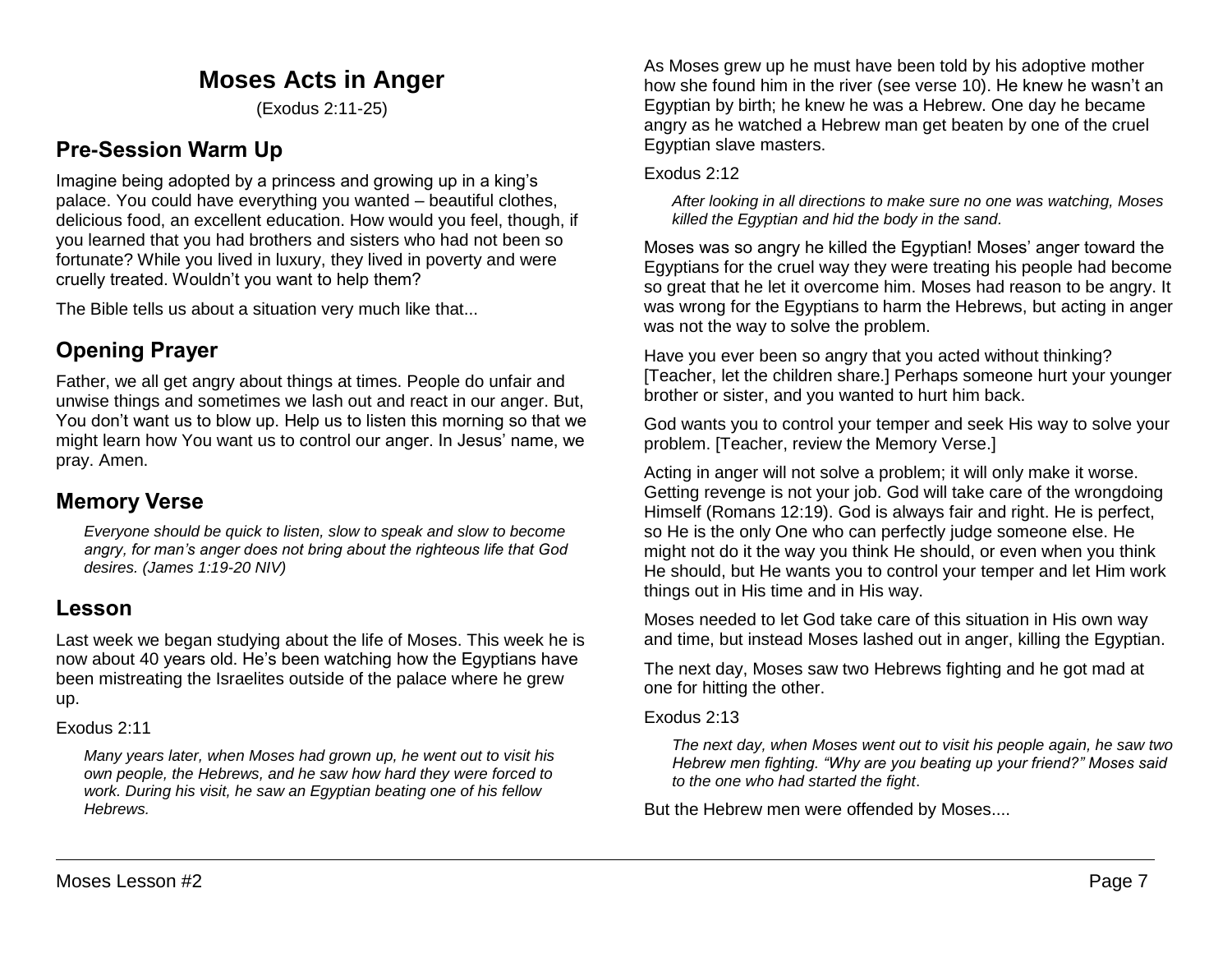#### Exodus 2:14

*The man replied, "Who appointed you to be our prince and judge? Are you going to kill me as you killed that Egyptian yesterday?" Then Moses was afraid, thinking, "Everyone knows what I did."*

Moses thought he had made sure that no one was watching before he killed the Egyptian. But as it turned out, someone did see.

Sometimes we mistakenly think we can get away with doing wrong if no one sees or catches us. Sooner or later, however, doing wrong will catch up with us as it did with Moses. Even if we are not caught in this life, we will still have to face God and His judgment in the life to come.

When Pharaoh heard of the murder, Moses' life was in danger

#### Exodus 2:15

*And sure enough, Pharaoh heard what had happened, and he tried to kill Moses. But Moses fled from Pharaoh and went to live in the land of Midian. When Moses arrived in Midian, he sat down beside a well.*

Moses' angry action had only made the problem worse. Now, instead of being able to help his people, Moses was in danger himself.

What does God want you to do when you are tempted to act in anger? [Teacher, let the children respond.] You can whisper a prayer for God to help you. You can stay quiet. Maybe you should calmly walk away rather than fight. You can go to your parents for help to solve the problem.

Acting in anger won't solve any problems. [Teacher, review the Memory Verse.] God will help you to control your temper and show you His way to solve your problem.

But Moses had acted in anger, and now his life was in danger.

Moses probably thought that he had ruined any opportunity to deliver his people from slavery, but God was not finished with Moses. Moses settled in the wilderness of Midian with the family of Jethro. There he married Jethro's daughter and became a shepherd.

God used this time to teach Moses humility and to give him other skills he would need to lead the Hebrews out of Egypt in God's way and in God's time.

In Egypt, the Hebrews cried out to God in their suffering.

#### Exodus 2:23

*Years passed, and the king of Egypt died. But the Israelites continued to groan under their burden of slavery. They cried out for help, and their cry rose up to God.*

While Moses was living in the wilderness with the family of Jethro, the king of Egypt died. They got a new Pharaoh who made life even harder for the children of Israel. But, God heard their prayers and was preparing a deliverer for them.

Exodus 2:24-25

*God heard their groaning, and he remembered his covenant promise to Abraham, Isaac, and Jacob. He looked down on the people of Israel and knew it was time to act.* 

Who remembers the promise God made to Abraham, Isaac and Jacob? (That He would make a great nation of their descendants.) God never forgets His promises!

# **Closing Prayer**

Father, we know that acting in anger only makes a problem worse. We want to learn how to deal with our anger. Help us to think before we react. We want to please You, Lord, with all our thoughts and actions every day. Thank You for loving us and forgiving us when we blow it. In Jesus' name, we pray. Amen.

# **Learning Activities**

### **Craft Corner**

### **Game Center**

Use the following questions in a game of your choice: